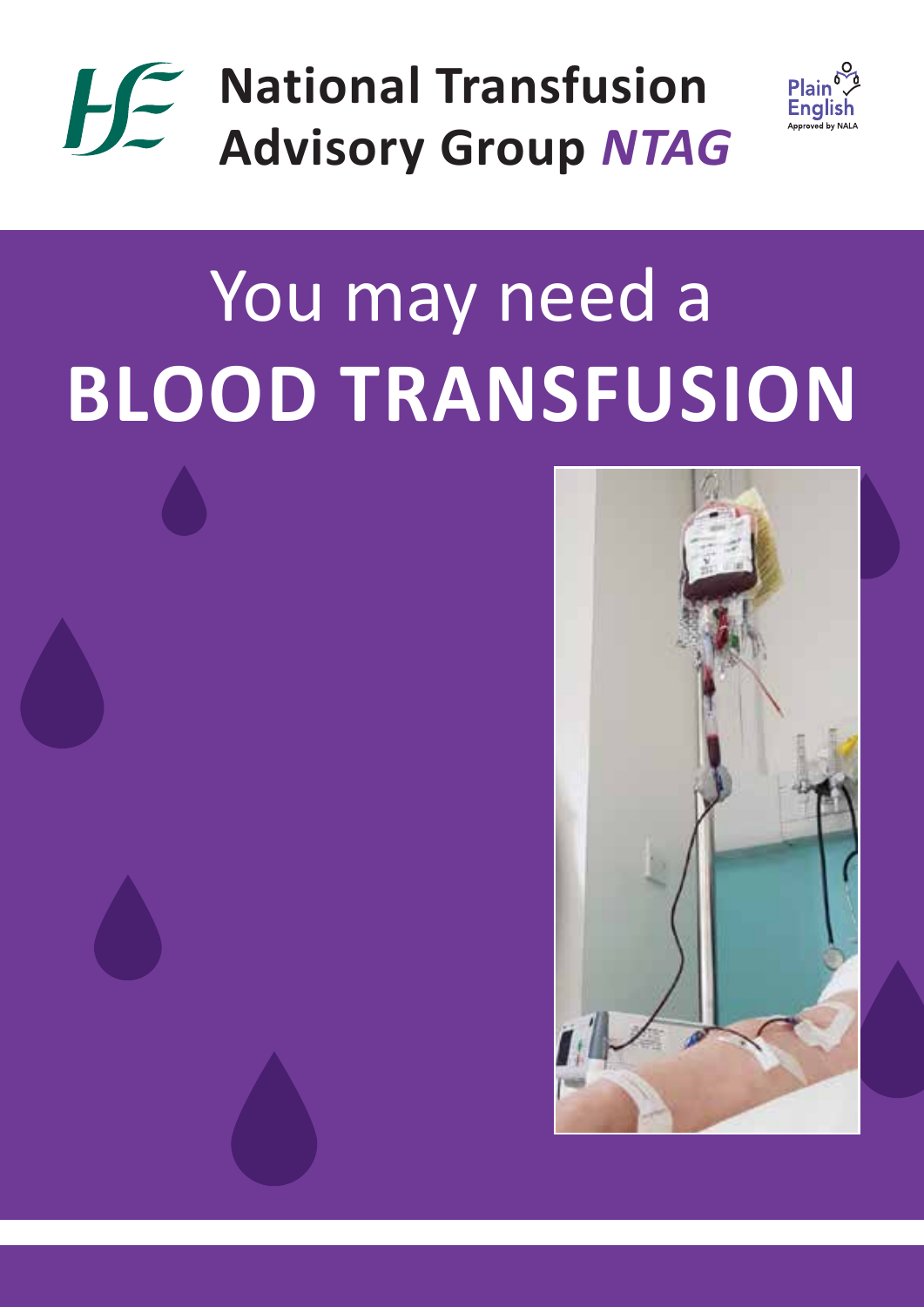**This leaflet is designed to help you and your family understand what a blood transfusion is and how you can help make this a safer treatment for you.** 

Your doctor or nurse will explain if you are likely to need a blood transfusion and why. They will ask your permission to give you a blood transfusion. This means you share the decision to receive a blood transfusion. If you are unconscious, your doctor must treat you in your best interest. This includes giving you a transfusion without getting permission from you. (See Q9.)

Ask your doctor or nurse any questions you have about this information.

#### **This leaflet explains**

| 7. What should the patient do to ensure safe blood transfusion?  8 |  |
|--------------------------------------------------------------------|--|
|                                                                    |  |
|                                                                    |  |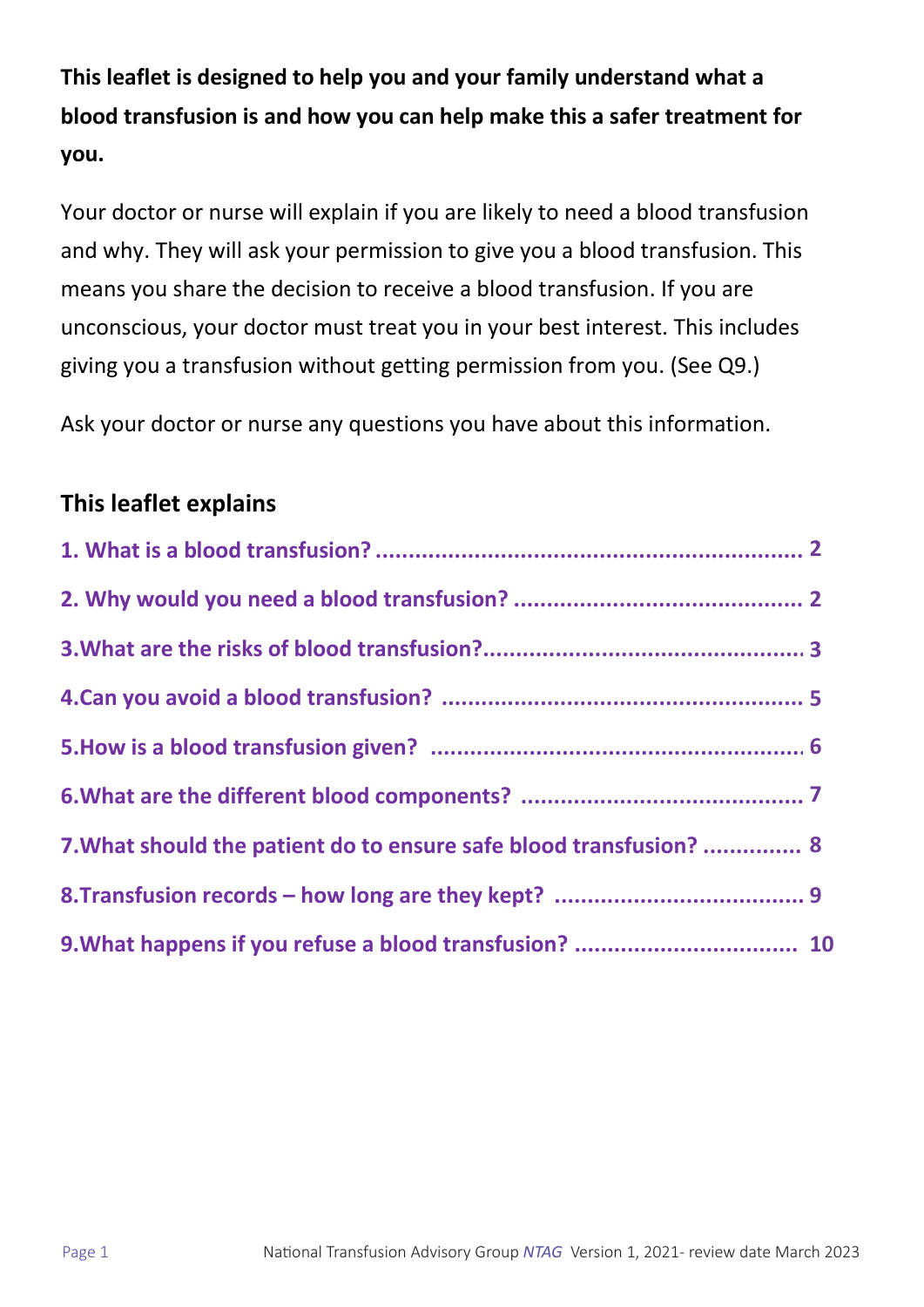# **1. What is a blood transfusion?**

A blood transfusion is when donated blood is given to a patient. Blood donors generously volunteer to donate to the Irish Blood Transfusion Service (IBTS) to make sure this treatment is available for you. They are not paid.

Blood has different components (see Q6. 'What do the different blood components do?'). You may be transfused with one or more of the following blood components:

- red cells
- platelets
- plasma.

# **2. Why would you need a blood transfusion?**

#### **Blood transfusions save lives**

**If you lose a lot of blood: If you are bleeding a lot, we may give you red cell transfusions, for example, after an injury or after delivering a baby.** 

Red cell transfusions also replace blood loss in operations (like hip replacement).

**If bone marrow is not working properly:** You may need red cell and platelet transfusions if your bone marrow is not working properly. The bone marrow is where red cells and platelets are made. Diseases or cancer treatment may stop your bone marrow working. After chemotherapy or radiotherapy, bone marrow may take up to a month to recover.

**Genetic conditions:** Some people have genetic conditions, like sickle cell disease, which interfere with their haemoglobin. Haemoglobin is responsible for transporting oxygen around the body. People with these types of diseases need lifelong blood transfusions.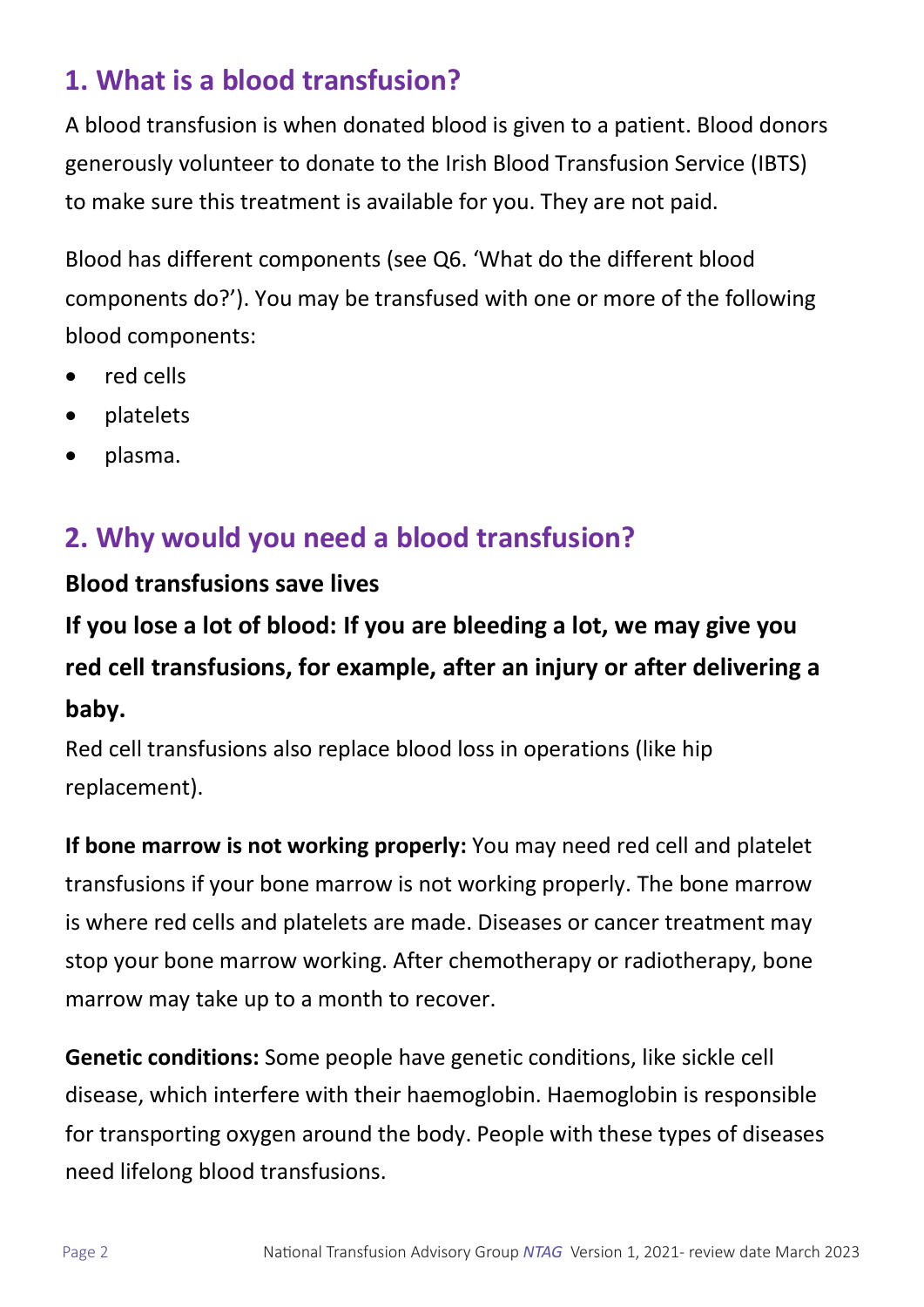# **3. What are the risks of blood transfusion?**

#### **Risks vary depending on your health and the transfusion itself**

Mild reactions are common but serious harm is uncommon and happens with less than one in 17,000 components of blood issued. (Read more about this in the UK report of serious reactions to transfusion on www.shotuk.org)

#### **Examples of reactions to transfusions include**

**Increase in temperature:** This is the most common reaction after transfusion but is usually mild.

**Allergic reactions:** A rash or other signs of allergy can occur particularly after platelet or plasma transfusion. If this happens to you, you may be treated with medication.

**Transmission of infection:** This is now rare. Blood donors are screened before they donate blood. Patients who have received a transfusion are not allowed to be donors. We test every blood donation for infections that can be passed by transfusion. The tests include viruses and bacteria that cause infections like:

- hepatitis (Hepatitis B, C and E)
- $\bullet$  AIDS (HIV)
- Syphilis

We discard donations that show these infections on our tests. Even with these precautions, there is a very low risk for the transfusion to give you an infection. For example, if a donor developed a new infection in the few days before donation, which could not be detected. This residual risk is set out at the end of the leaflet (see Further information) which is lower than all other transfusion complications.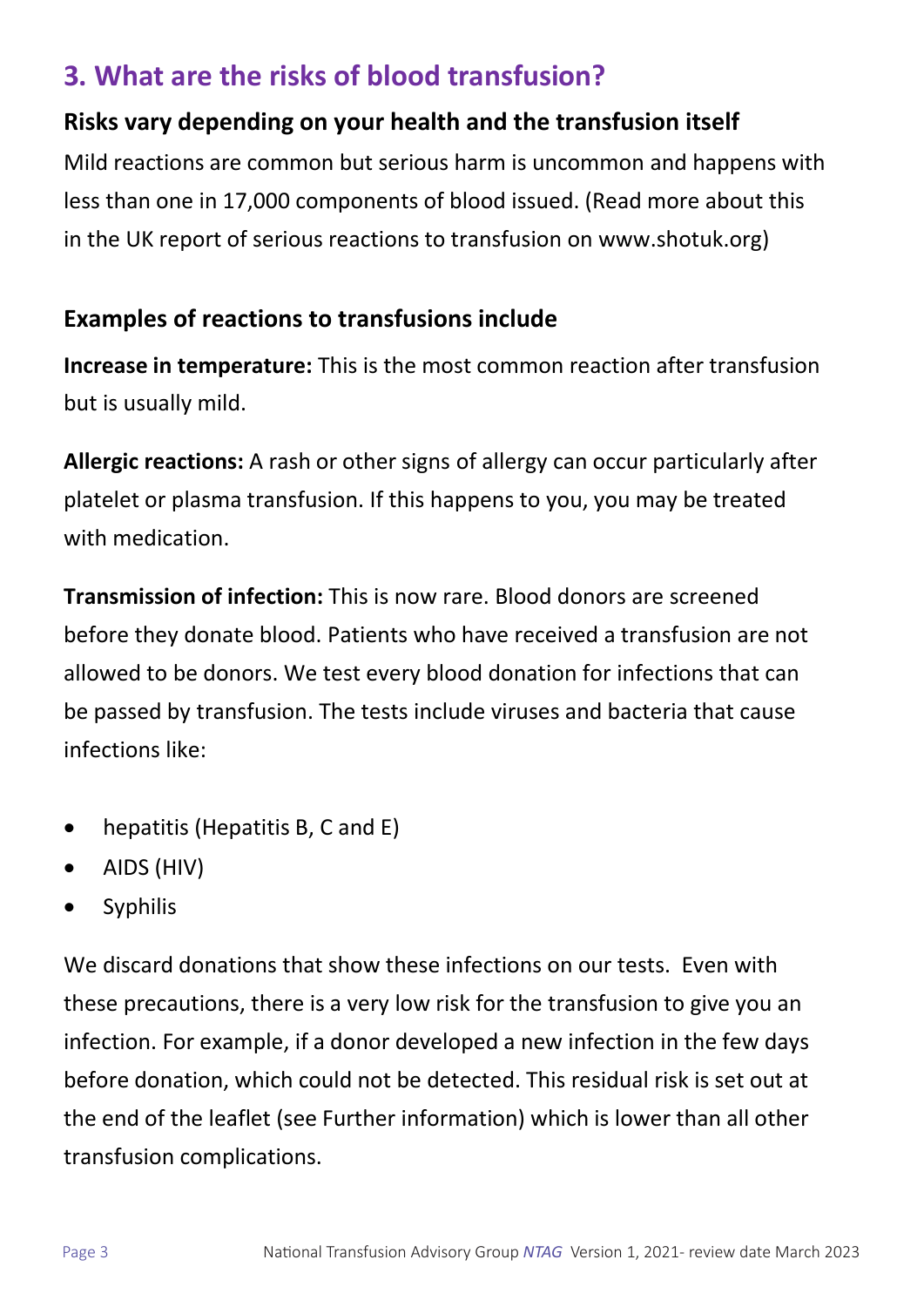**Developing antibodies:** One patient in 300 may develop antibodies to red cells if they receive more than one blood transfusion. These antibodies attack red cells that are not your exact type, and this can harm you.

If this happens to you, we will need to do more tests to match your blood more exactly in future transfusions, and during pregnancy in case the antibodies could harm your baby's red cells. This means that if you are likely to become pregnant, we must tell you and your family doctor about the antibodies.

**TACO:** Transfusion Associated Circulatory Overload (TACO) is the **most serious** risk of blood transfusion. It causes breathing difficulties that can be serious. This is more likely to happen if the transfusion is given too quickly or in too large a volume for you. TACO is more likely if you have heart failure or have had other fluid into your vein while you are not bleeding. It may happen with transfusion of a single unit.

**Mismatch**: The second most serious risk is not getting the blood transfusion that matches your blood group. Healthcare staff can prevent this happening by making sure there are no mix ups when the blood sample is taken from you to match with the blood transfusion.

**Your healthcare staff will be aware of these risks when they assess you.**

They will ask you about:

- previous blood transfusions
- transfusion reactions
- any special transfusion needs you may have.

They will adjust the transfusion or prescribe extra medication for you, if needed. They will also explain any special requirements for your transfusion.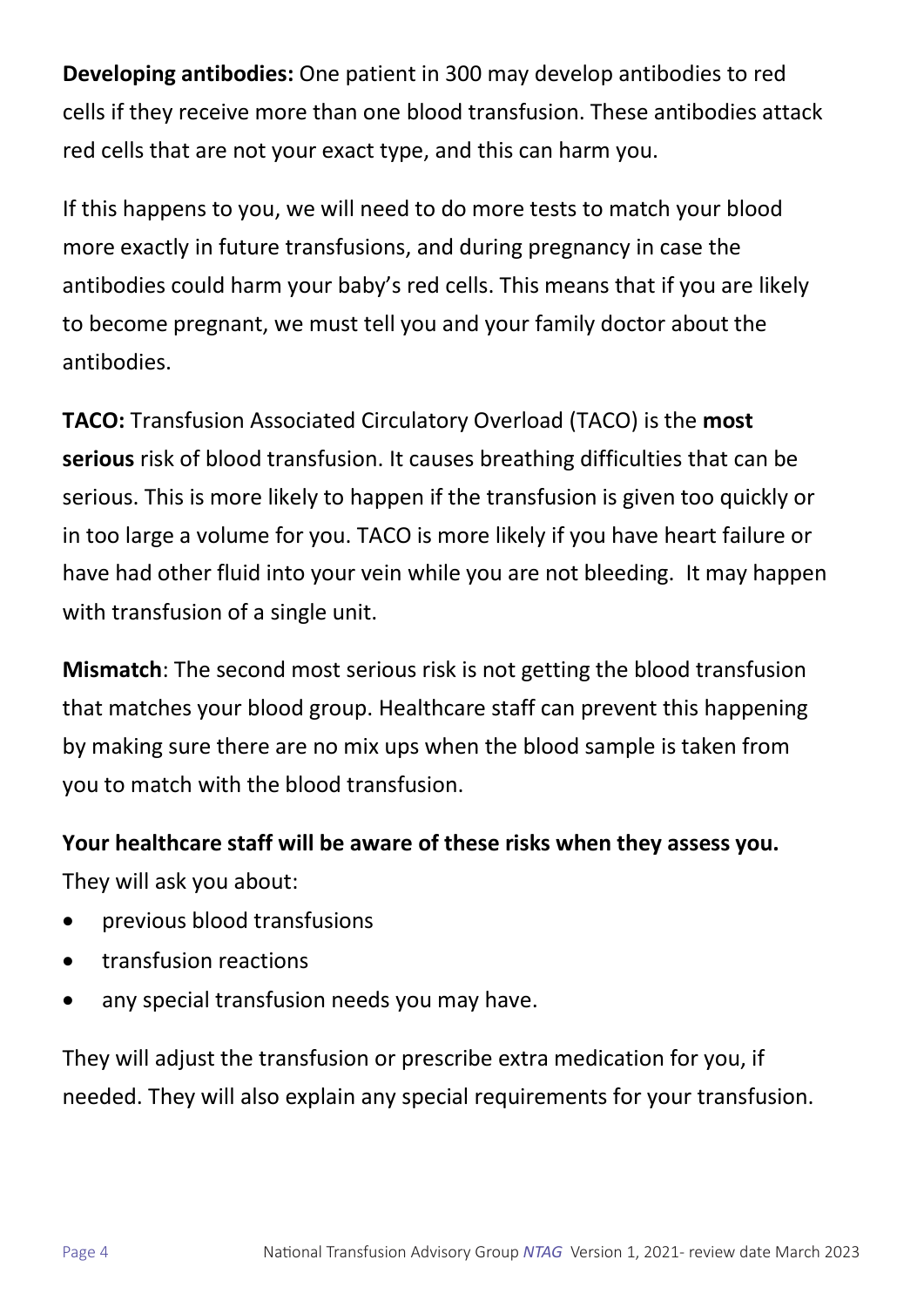By Irish law, we must report serious reactions to transfusion. We do not use your name in these reports. We send these reports to the National Haemovigilance Office (NHO). This is called a 'Haemovigilance system'.

# **4. Can you avoid a blood transfusion?**

**Your symptoms together with laboratory test results like haemoglobin and platelet count show if you need a transfusion:** Healthcare staff are educated to transfuse you only when absolutely necessary. They will assess your symptoms and your laboratory test results to decide if you need a transfusion.

**One unit of blood at a time:** If you are not bleeding, you should receive a single red-cell unit transfusion. After this, you should be reassessed to decide if you need another transfusion.

**Anaemia:** If you are anaemic, treating you with iron replacement or other nutrients might be enough. For some patients, we need to find out what is causing the anaemia to give the right treatment and you may need more tests.

**Operations and pregnancy:** Before a planned operation and during pregnancy you can take steps to improve your iron stores and reduce bleeding. Healthcare staff should check to see if you are anaemic and if you are at risk of bleeding. They should treat your anaemia and may change your medication if necessary to reduce bleeding. This **may** mean you can avoid a blood transfusion.

You may get medication to reduce the risk of bleeding during an operation and some hospitals can recycle your own blood. This means they can use a 'cell salvage' machine. This is a machine that captures the blood you lose and returns it immediately to you.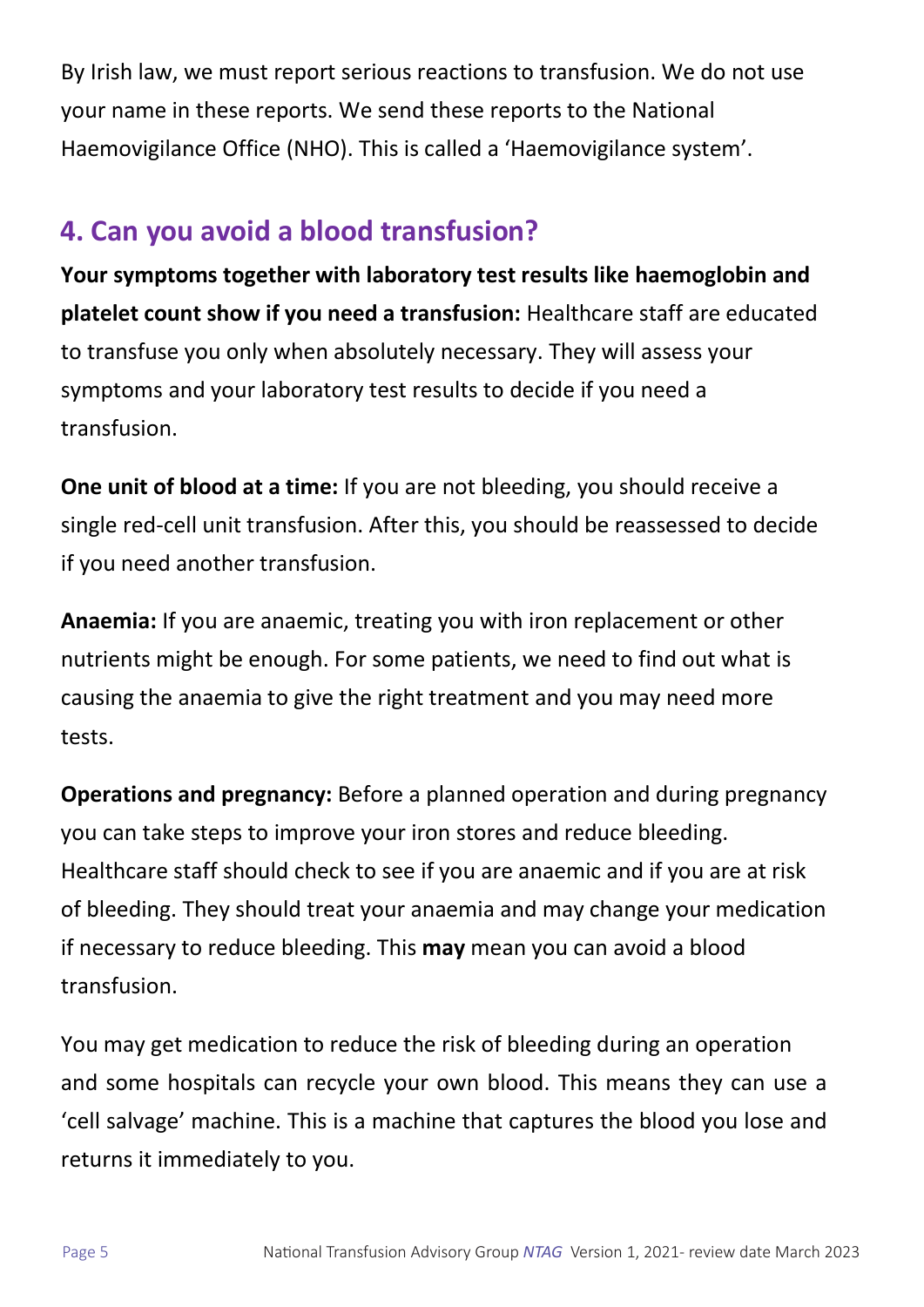**You cannot donate blood for yourself:** The Irish Blood Transfusion Service does not allow patients to donate blood for their own use before an operation. This is because there is no evidence to show this is safer. European Regulations state that taking donations from family or friends (directed donations) is not good practice.

# **5. How is a blood transfusion given?**

#### **Healthcare staff are trained in safe practices**

**Taking your blood sample is the first step:** Healthcare staff should immediately label your blood sample before leaving your side. The label should include your identifying information to prevent a mix-up with another patient's sample.

Hospital staff must ask you to give your:

- full name
- date of birth.

If you are an in-patient, you should wear your hospital identification band, which will have your patient identification number. Hospital staff should check it. When this band has information in barcode format that allows electronic scanning, a handheld scanner can be used to print a label for your blood sample.

**Testing**: Your sample is then sent to the hospital blood bank for testing. This confirms your ABO blood group (this may be O, A, B or AB) and your Rhesus group (positive or negative). Your sample is matched against a suitable blood component for you.

**Getting your blood component to you**: Healthcare staff will collect the blood component selected from the laboratory. Again, it is vital that staff check the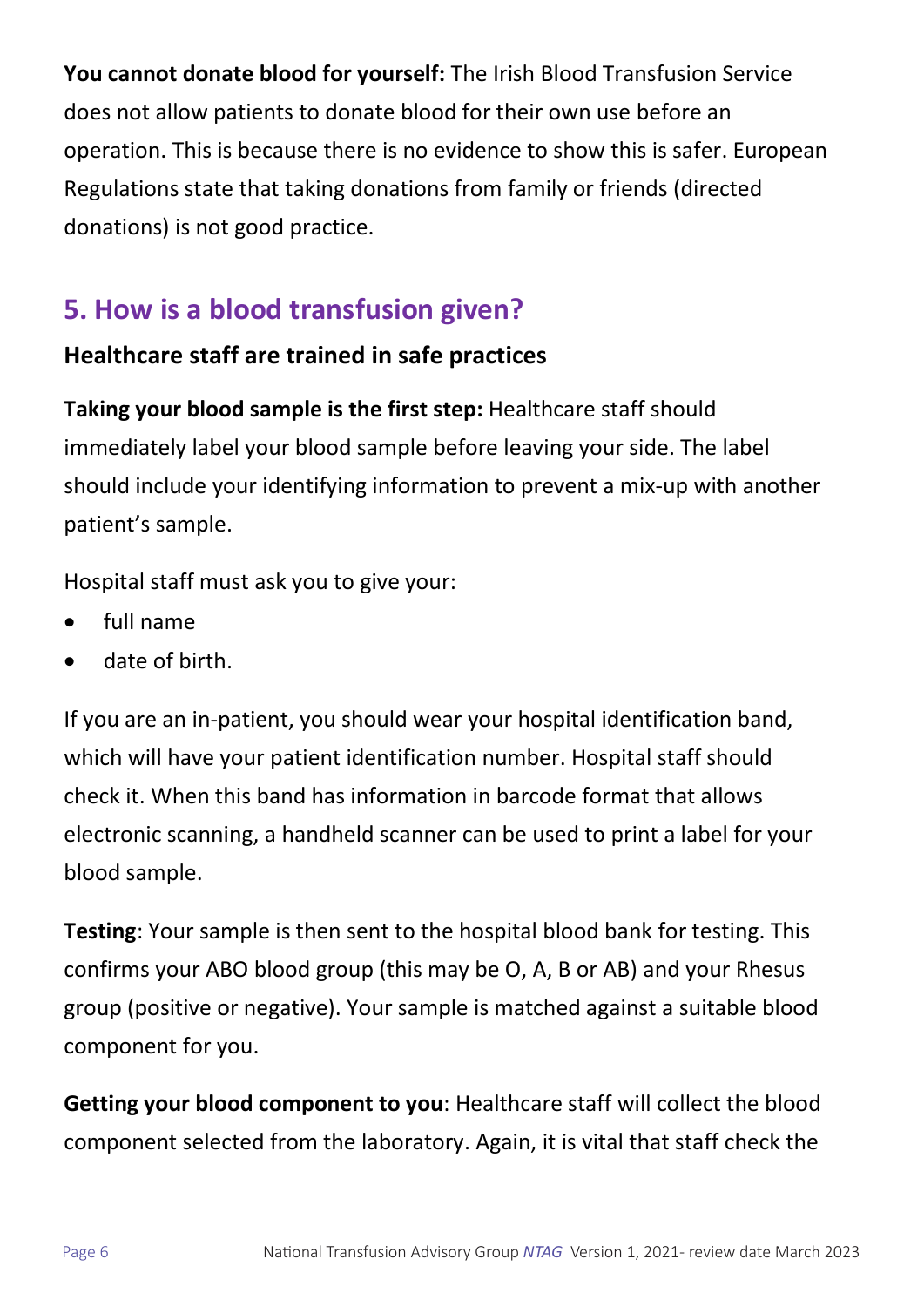intended component for you before your transfusion starts. This ensures that you are getting the right component.

**Transfusion:** Using a sterile needle and plastic tubing, your healthcare staff will connect the blood transfusion to you, usually through a vein in your arm. Red cell components are fully transfused within two-four hours and plasma and platelets within 30 minutes and one hour. The blood component will be transfused more quickly if you are bleeding or for other reasons.

**Checking for a reaction:** Your healthcare staff will closely supervise you during the transfusion in case you develop a reaction. One out of every 100 patients may develop a mild reaction. The first 15 minutes are especially important. Before, during and after the transfusion, we will check and record your:

- pulse
- blood pressure
- temperature
- rate of breathing.

# **6. What are the different blood components?**

**Red blood cells** carry oxygen from our lungs to our body and return carbon dioxide back to the lungs to be exhaled. The haemoglobin (Hb) part of the red cell has this important job. When Hb is low, this is called anaemia. It may result in not enough oxygen being carried to vital organs like the heart. If Hb drops suddenly (for example with bleeding), this may cause you immediate harm and you may need a blood transfusion.

**Platelets** are the body's initial response to bleeding. They form a plug on which clotting factors form a clot. Platelet transfusions are given to stop or prevent bleeding.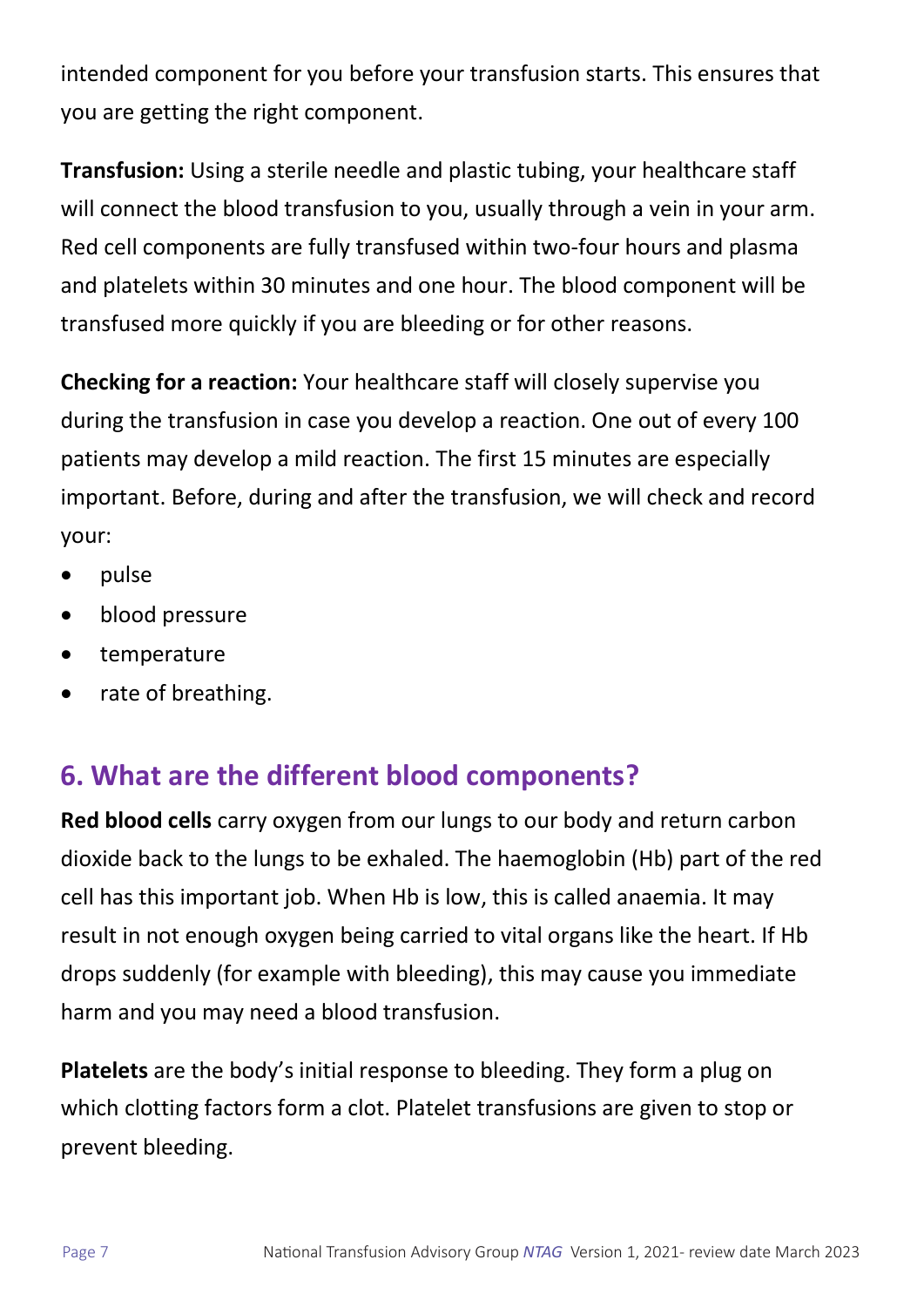**Plasma** is the fluid part of blood in which our red blood cells and platelets are suspended. It contains clotting factors and is transfused when these are low, for example with bleeding or liver disease.

# **7. What should the patient do to ensure safe blood transfusion?**

**You have a vital role in making sure that you are identified correctly: Make sure your identification information is correct:** If the name or date of birth on your hospital identification band is incorrect, please tell your healthcare staff.

When the staff member is taking your sample to match your transfusion, make sure they check who you are, Even if they know you, they should ask you (but not prompt) your:

- full name
- date of birth.

They should then check this against your hospital identification band.

#### **Please remind the clinical staff if you have:**

- had a reaction to a blood transfusion in the past
- been told you have special transfusion needs.

**And** you must let your healthcare staff know if you have any unpleasant feelings or symptoms during or after your transfusion. The symptoms are listed on the next page.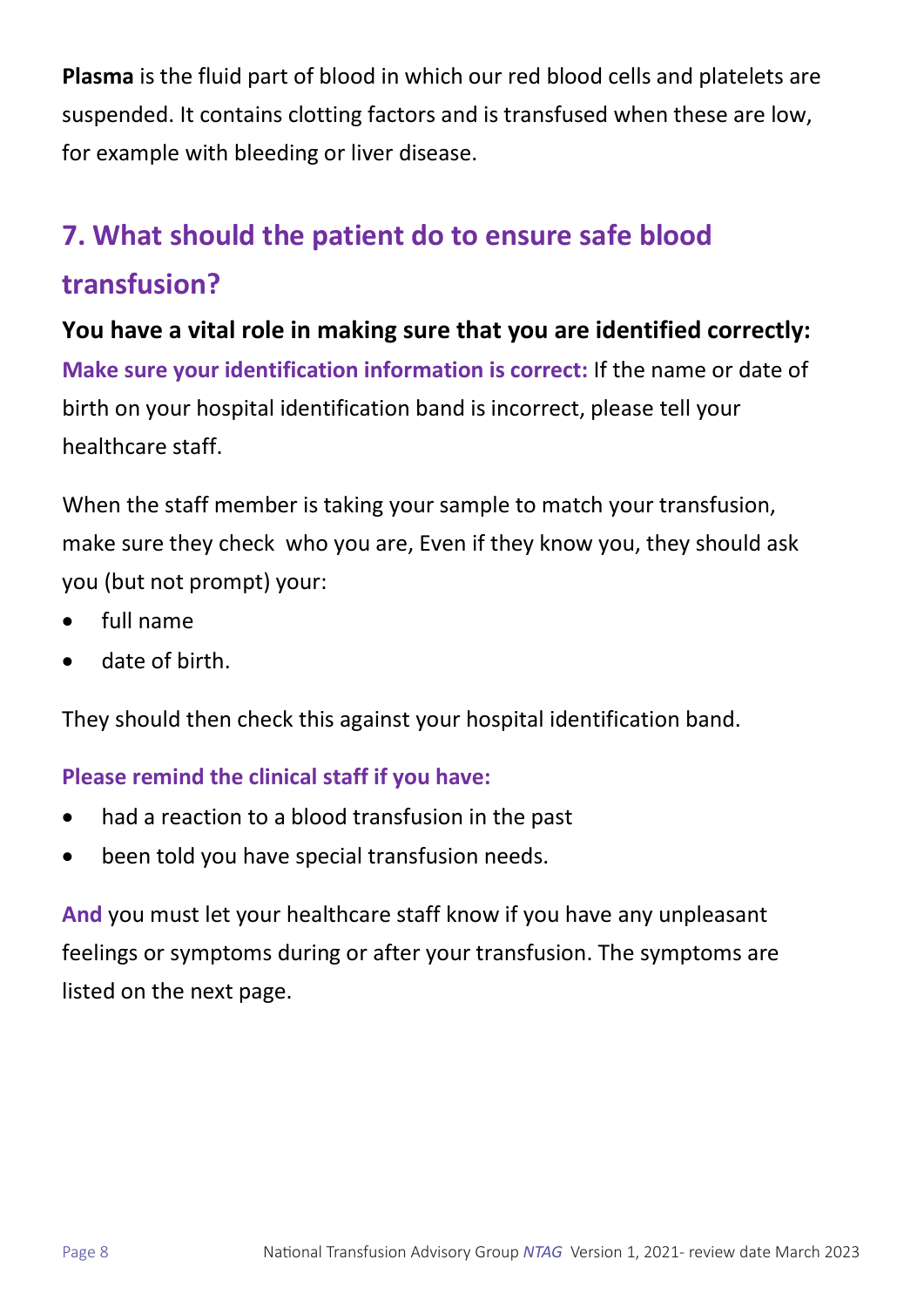Symptoms during or after a transfusion can include:

- headache
- rash
- nausea
- vomiting
- fever
- chills
- shaking
- breathing difficulties.

These symptoms occur mostly within 24 hours. Healthcare staff are familiar with these and if needed, they will:

- stop the transfusion
- take blood tests and treat your symptoms.

**Other safety measures in place:** If you are transfused as an out-patient, your healthcare staff will give you a phone number to call the hospital in case you develop a reaction after you leave hospital.

If you have special transfusion needs, it is recommended that you receive an 'alert' card from your hospital. Special transfusion needs could, for example, be irradiated blood which is needed for some patients with cancer or receiving particular medication. Also, the computer system in the hospital blood bank will have a warning flag to ensure that only blood that suits your special needs may be issued from the laboratory for you.

# **8. Transfusion records – how long are they kept?**

The IBTS and hospitals must hold donor and transfusion records, including personal details, for 30 years. An 'archive' sample of blood from each donation to the IBTS is held for 10 years.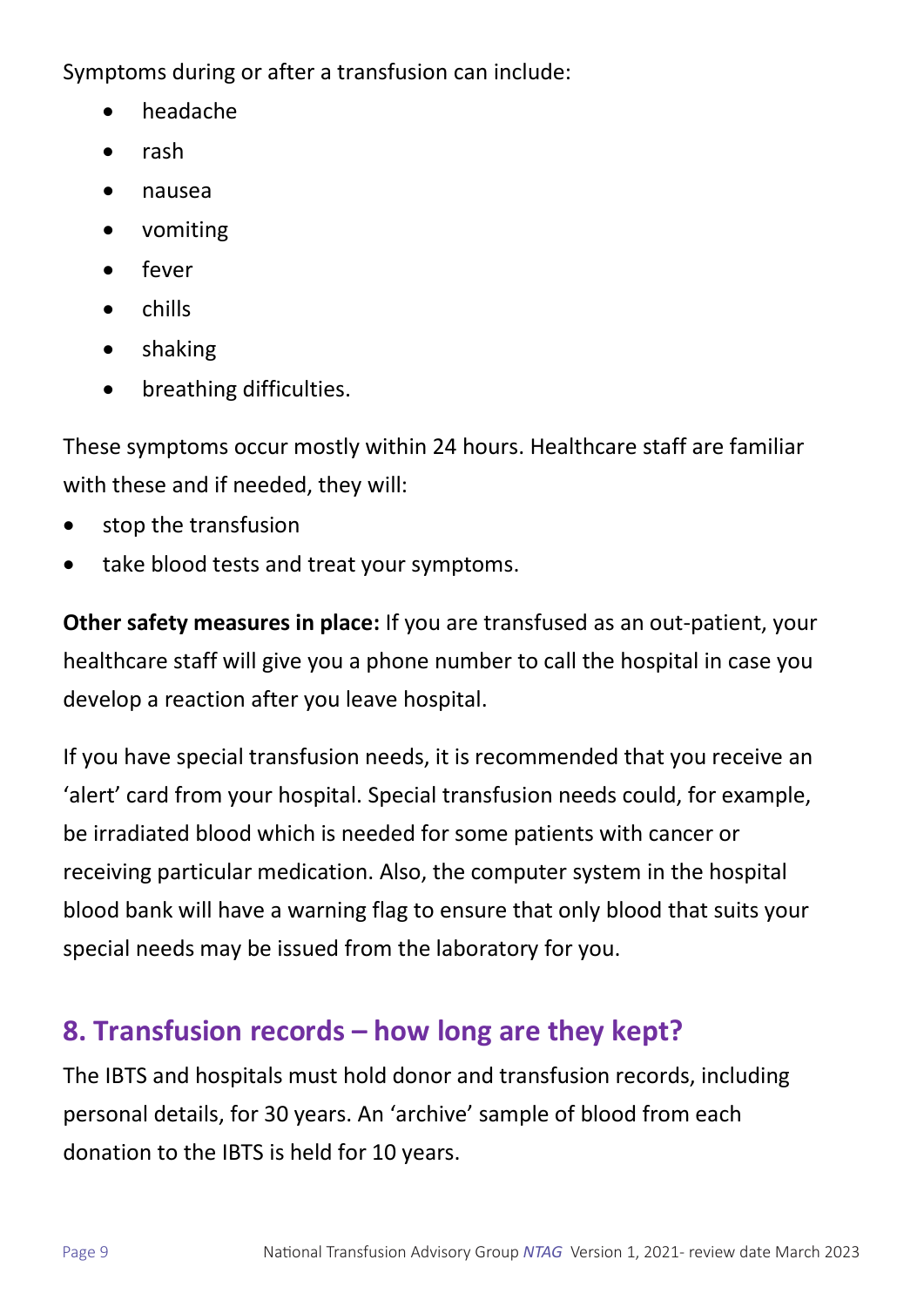# **9. What happens if you refuse a blood transfusion?**

#### **You may not agree to a transfusion and can change your mind**

You may decide not to give permission for a blood transfusion. If you do not give permission, you should know that while many people can tolerate symptoms of anaemia, there are some patients who are at greater risk of doing poorly if they do not have a blood transfusion.

These include:

- bleeding patients
- older patients
- patients with compromised heart and circulation (cardiovascular disease).

You should discuss this fully with your consultant before planning surgery and pregnancy. Some hospitals are developing policies to avoid blood transfusion, these are called '**Bloodless pathways'**. These facilities vary between hospitals and even when they are in place, you may be advised that you need a transfusion.

#### **Advance Healthcare Directives (AHD)**

Irish legislation (Part 8 of the Assisted Decision-Making (Capacity) Act 2015) sets out a legal framework for AHDs, but it is not yet fully the law. An AHD is a document which any person over 18 can write with instructions on the kind of healthcare treatments they want, or wish to refuse, when they no longer have capacity to do so. For example, a person may develop dementia and can no longer decide on treatment. If you do not wish to receive a blood transfusion for any reason, including religious or cultural, you can state this in your AHD. It is wise to let your family and GP know you have an AHD and your wishes.

Healthcare staff respect advance healthcare planning when they are aware there is an AHD for a patient. The courts also increasingly recognise and